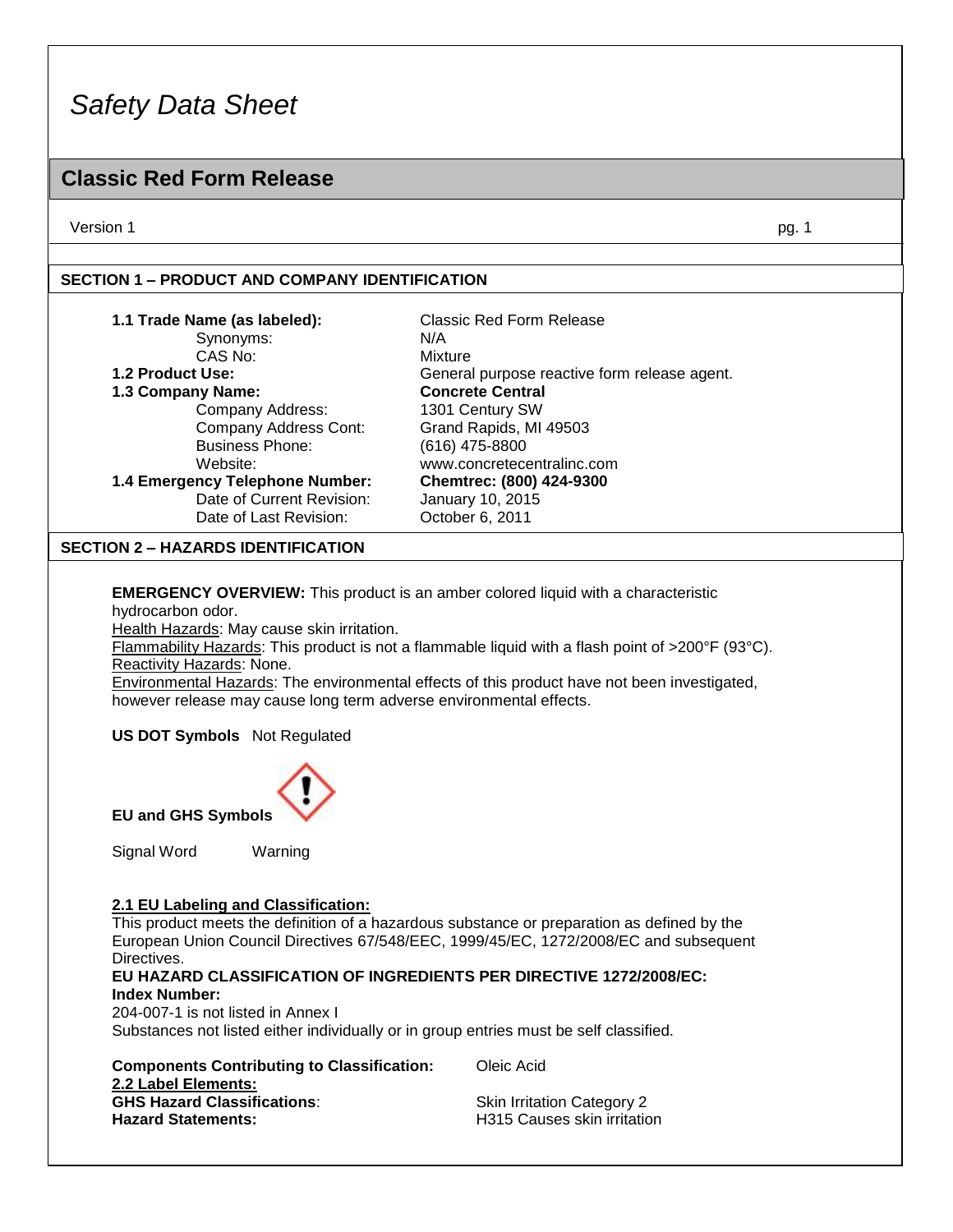### **Classic Red Form Release**

| Version 1                                                                                                                                                                                                                                                                                             | pg. 2                                                                                            |
|-------------------------------------------------------------------------------------------------------------------------------------------------------------------------------------------------------------------------------------------------------------------------------------------------------|--------------------------------------------------------------------------------------------------|
| <b>Precautionary Statements:</b>                                                                                                                                                                                                                                                                      | P280 Wear protective gloves.                                                                     |
|                                                                                                                                                                                                                                                                                                       | P264 Wash thoroughly after handling                                                              |
| <b>Response Statements:</b>                                                                                                                                                                                                                                                                           | P302+P352 IF ON SKIN: Wash with plenty of water.                                                 |
|                                                                                                                                                                                                                                                                                                       | P321 Specific treatment (see supplemental first aid                                              |
|                                                                                                                                                                                                                                                                                                       | instructions on this label).                                                                     |
|                                                                                                                                                                                                                                                                                                       | P332+P313 If skin irritation occurs: Get medical                                                 |
|                                                                                                                                                                                                                                                                                                       | advice/attention.                                                                                |
|                                                                                                                                                                                                                                                                                                       | P362+P364 Take off contaminated clothing and wash                                                |
|                                                                                                                                                                                                                                                                                                       | clothing before reuse.                                                                           |
| <b>Storage Statements:</b>                                                                                                                                                                                                                                                                            | None applicable                                                                                  |
| <b>Disposal Statements:</b>                                                                                                                                                                                                                                                                           | P501 Dispose of contents/container in accordance                                                 |
|                                                                                                                                                                                                                                                                                                       | with local/regional/national/international regulations.                                          |
| Acute:<br>Inhalation: No serious effects anticipated under normal conditions.<br>cracking.<br>Eye Contact: Direct contact to the eyes may be irritating.<br>Ingestion: May cause gastrointestinal irritation, nausea, and vomiting.<br>Chronic: Repeated exposure may cause skin dryness or cracking. | Skin Contact: May cause moderate irritation to skin. Repeated exposure may cause skin dryness or |
| <b>Target Organs:</b>                                                                                                                                                                                                                                                                                 |                                                                                                  |
| Acute: Skin                                                                                                                                                                                                                                                                                           |                                                                                                  |
| Chronic: Skin                                                                                                                                                                                                                                                                                         |                                                                                                  |
|                                                                                                                                                                                                                                                                                                       |                                                                                                  |
| <b>SECTION 3 - COMPOSITION / INFORMATION ON INGREDIENTS</b>                                                                                                                                                                                                                                           |                                                                                                  |
|                                                                                                                                                                                                                                                                                                       |                                                                                                  |

| <b>Hazardous Ingredients</b>                                                                                                                                   | WT%     | <b>CAS No.</b> |           | EINECS No.   Hazard Classification |
|----------------------------------------------------------------------------------------------------------------------------------------------------------------|---------|----------------|-----------|------------------------------------|
| Oleic Acid                                                                                                                                                     | $< 3\%$ | 112-80-1       | 204-007-1 | Skin Irrit. 2                      |
| Balance of other ingredients are non-hazardous or less than 1% in concentration (or 0.1% for carcinogens, reproductive toxins, or<br>respiratory sensitizers). |         |                |           |                                    |

**Note:** All WHMIS required information is included in appropriate sections based on the ANSI Z400.1-2010 format. This product has been classified in accordance with the hazard criteria of the CPR and the MSDS contains all the information required by the CPR, EU Directives and the Japanese Industrial Standard JIS Z 7250:2000

### **SECTION 4 – FIRST AID MEASURES**

### **4.1 Description of First Aid Measures:**

**Eye Contact:** If product enters the eyes, flush with plenty of water or eye wash solution for several minutes. Remove contacts if present and easy to do. Seek medical attention if irritation persists.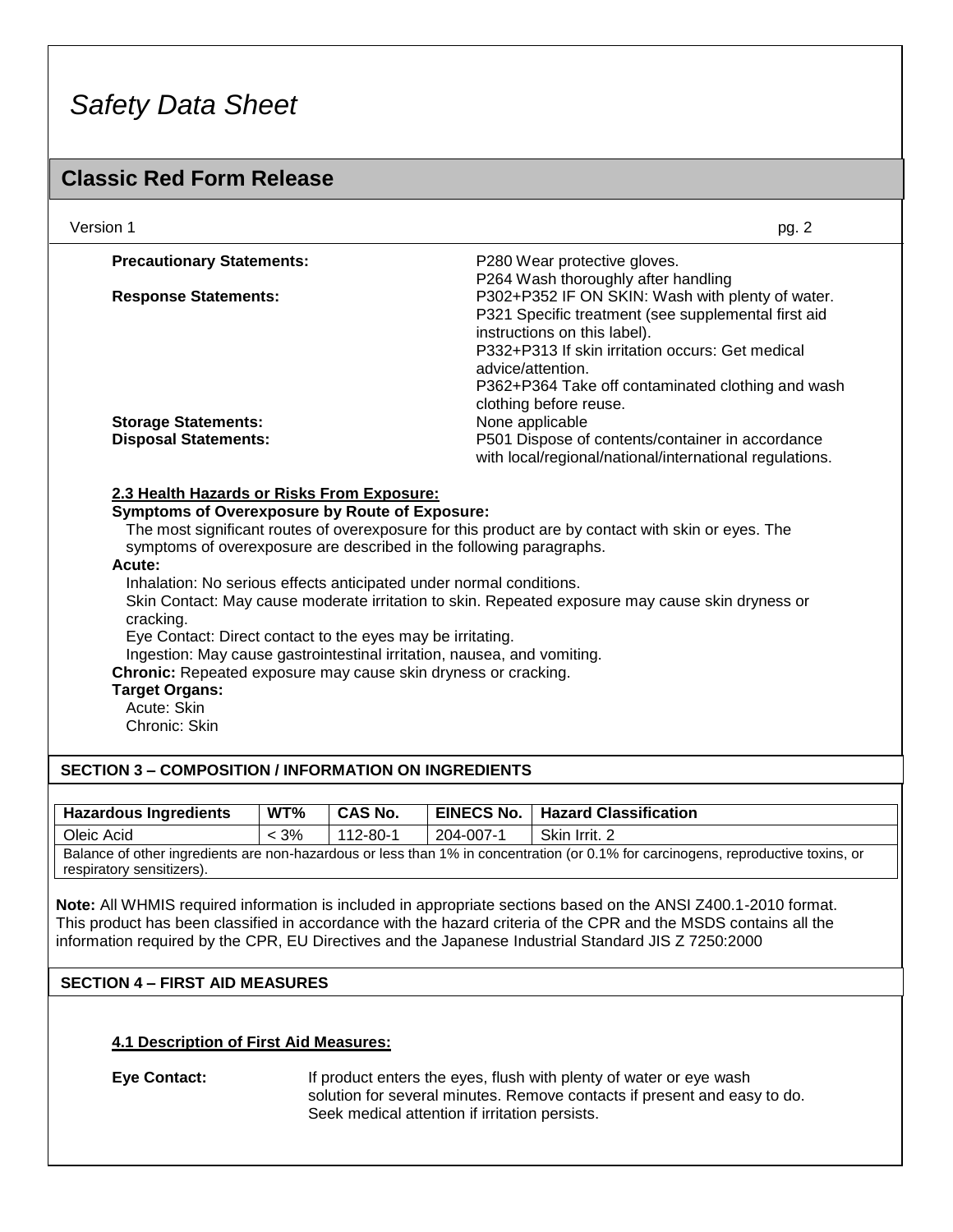### **Classic Red Form Release**

| Version 1                                                |                                                                                                                                                                                                                          | pg. 3                                                                                                                                                                                                                                                                                                                                                                       |  |
|----------------------------------------------------------|--------------------------------------------------------------------------------------------------------------------------------------------------------------------------------------------------------------------------|-----------------------------------------------------------------------------------------------------------------------------------------------------------------------------------------------------------------------------------------------------------------------------------------------------------------------------------------------------------------------------|--|
| <b>Skin Contact:</b>                                     | attention if irritation develops and persists.                                                                                                                                                                           | Wash skin thoroughly with soap and water after handling. Seek medical                                                                                                                                                                                                                                                                                                       |  |
| Inhalation:                                              | attention.                                                                                                                                                                                                               | If breathing becomes difficult, remove victim to fresh air. If necessary,<br>use artificial respiration to support vital functions. Seek medical                                                                                                                                                                                                                            |  |
| Ingestion:                                               | professional.                                                                                                                                                                                                            | If product is swallowed, call physician or poison center immediately. If<br>professional advice is not available, do not induce vomiting. Never<br>induce vomiting or give dilutents (milk or water) to someone who is<br>unconscious, having convulsions, or who cannot swallow. Seek medical<br>advice. Take a copy of the label and/or SDS with the victim to the health |  |
| <b>Medical Conditions</b><br><b>Generally Aggravated</b> |                                                                                                                                                                                                                          |                                                                                                                                                                                                                                                                                                                                                                             |  |
| <b>By Exposure:</b>                                      | aggravated by prolonged contact.                                                                                                                                                                                         | Pre-existing skin, respiratory system or eye problems may be                                                                                                                                                                                                                                                                                                                |  |
|                                                          | 4.3 Recommendations to Physicians: Treat symptoms and eliminate overexposure.                                                                                                                                            | 4.2 Symptoms and Effects Both Acute and Delayed: Exposure to skin may cause irritation.                                                                                                                                                                                                                                                                                     |  |
|                                                          |                                                                                                                                                                                                                          |                                                                                                                                                                                                                                                                                                                                                                             |  |
|                                                          | <b>SECTION 5 - FIRE FIGHTING MEASURES</b>                                                                                                                                                                                |                                                                                                                                                                                                                                                                                                                                                                             |  |
|                                                          | 5.1 Fire Extinguishing Materials:                                                                                                                                                                                        |                                                                                                                                                                                                                                                                                                                                                                             |  |
|                                                          | Use the following fire extinguishing materials:                                                                                                                                                                          | <b>Water Spray: Yes</b><br>Foam: Yes<br>Halon: Yes<br><b>Carbon Dioxide: Yes</b><br>Dry Chemical: Yes<br>Other: Any "C" Class                                                                                                                                                                                                                                               |  |
| drains or water courses.                                 | 5.2 Unusual Fire and Explosion Hazards:                                                                                                                                                                                  | Irritating and toxic fumes may be produced at high temperatures. Use of water may result if<br>the formation of a toxic aqueous solution. Do not allow run-off from fire fighting to enter                                                                                                                                                                                  |  |
|                                                          | <b>Explosive Sensitivity to Mechanical Impact:</b><br><b>Explosive Sensitivity to Static Discharge:</b>                                                                                                                  | No<br>No                                                                                                                                                                                                                                                                                                                                                                    |  |
| $\bullet$<br>$\bullet$<br>$\bullet$                      | 5.3 Special Fire-Fighting Procedures:<br>Incipient fire responders should wear eye protection.<br>protective equipment.<br>Isolate materials not yet involved in the fire and protect personnel.<br>applied water spray. | Structural firefighters must wear Self-Contained Breathing Apparatus (SCBA) and full<br>Move containers from fire area if this can be done without risk; otherwise, cool with carefully                                                                                                                                                                                     |  |

• If possible, prevent run-off water from entering storm drains, bodies of water, or other environmentally sensitive areas.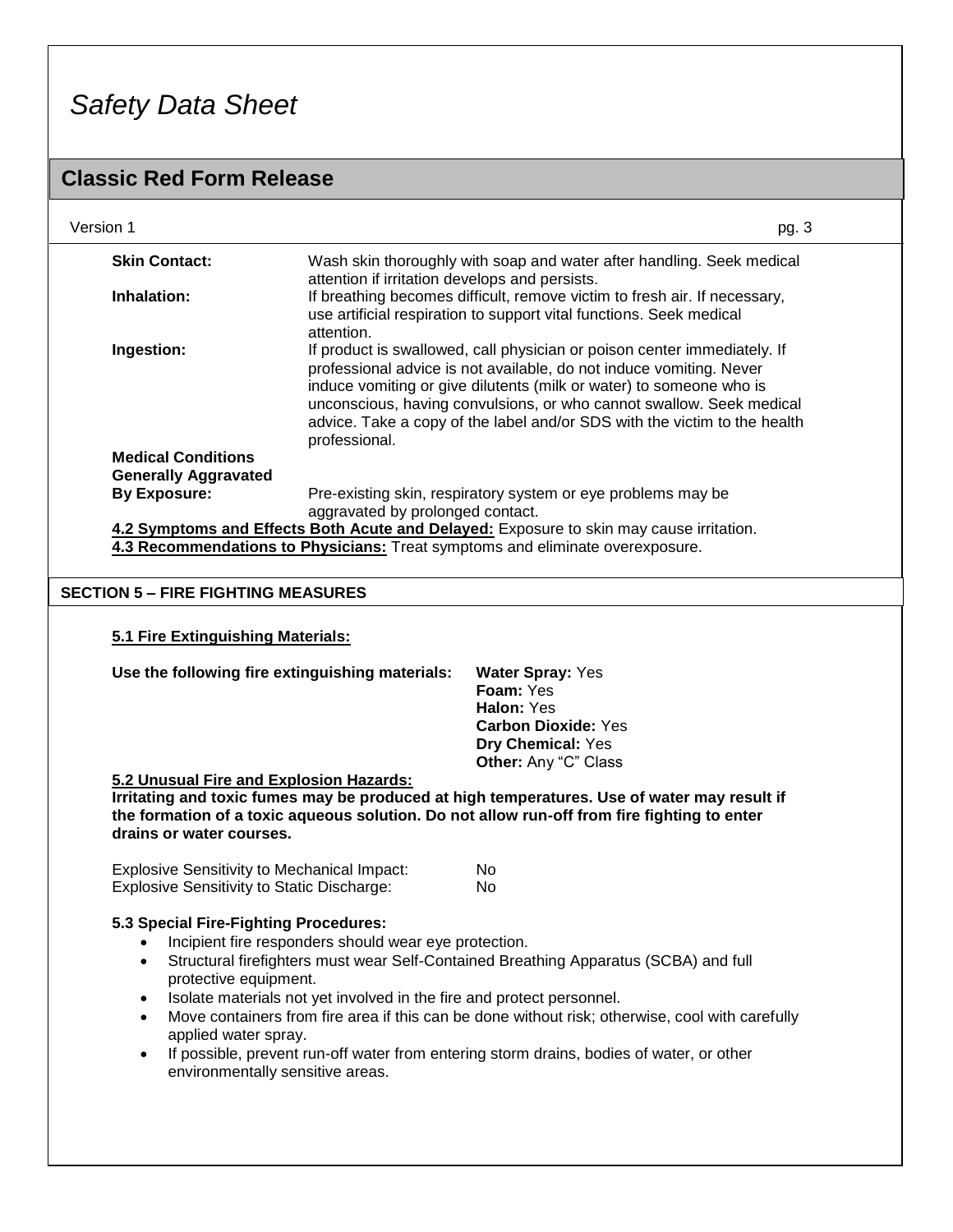### **Classic Red Form Release**



### **6.2 Environmental Precautions:**

Construct a dike to prevent spreading. Keep out of sewers, storm drains, surface waters, and soils.

### **6.3 Spill and Leak Response:**

### **Small Spills:**

- Collect material via broom or mop. Place in tightly sealed containers for proper disposal.
- Approach spill areas with caution.
- If liquid was introduced, create a dike or trench to contain material.
- Soak up with absorbent material such as clay, sand or other suitable non-reactive material. **Large Spills:**
	- Place in leak-proof containers. Seal tightly for proper disposal.
	- Dispose of in accordance with U.S. Federal, State, and local hazardous waste disposal regulations and those of Canada and its Provinces, those of Australia, Japan and EU Member States (see Section 13, Disposal Considerations).

### **SECTION 7 - HANDLING AND STORAGE**

### **7.1 Precautions for Safe Handling:**

To prevent eye contact under the foreseeable conditions of use, wear appropriate safety eyewear. When handling, do not eat, drink, or smoke. Wash thoroughly after handling. Do not handle or store near heat, sparks, or flame.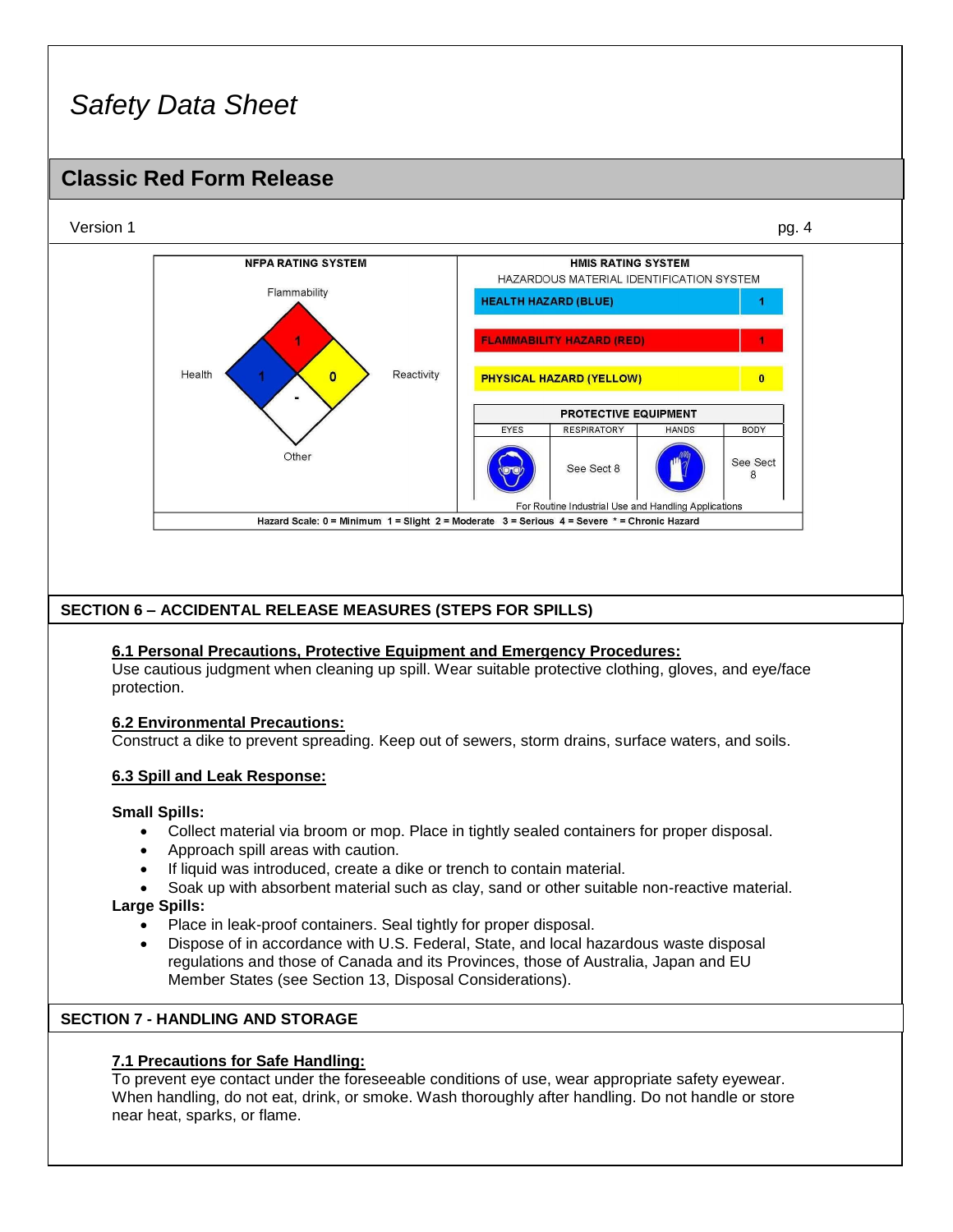### **Classic Red Form Release**

#### Version 1 pg. 5

#### **7.2 Storage and Handling Practices:**

Keep away from incompatible materials. Keep container closed when not in use and store in well ventilated area.

### **7.3 Specific Uses:**

General purpose reactive form release agent..

#### **SECTION 8 – EXPOSURE CONTROLS / PERSONAL PROTECTION**

### **8.1 Exposure Parameters:**

| Ingredients | CAS No.        | <b>OSH</b><br><b>PEL</b><br>Δ | NIOSH PEL     |
|-------------|----------------|-------------------------------|---------------|
| Oleic Acid  | $112 - 80 - 1$ | <b>Not Listed</b>             | Not<br>Listed |

### **8.2 Exposure Controls:**

**Ventilation and Engineering Controls:** Use with adequate ventilation to ensure exposure levels are maintained below the limits provided above.

*The following information on appropriate Personal Protective Equipment is provided to assist employers in complying with OSHA regulations found in 29 CFR Subpart I (beginning at 1910.132), or standards of EU member states (including EN 149 for respiratory PPE, and EN 166 for face/eye protection), and those of Japan. Please reference applicable regulations and standards for relevant details.*

| <b>Respiratory Protection:</b> | Not required for properly ventilated areas.<br>Maintain airborne contaminant concentrations<br>below guidelines listed above, if applicable. If<br>necessary, use only respiratory protection<br>authorized in the U.S. Federal OSHA<br><b>Respiratory Protection Standard (29 CFR</b><br>1910.134), equivalent U.S. State standards,<br>Canadian CSA Standard Z94.4-93, the<br>European Standard EN149, or EU member<br>states. |
|--------------------------------|----------------------------------------------------------------------------------------------------------------------------------------------------------------------------------------------------------------------------------------------------------------------------------------------------------------------------------------------------------------------------------------------------------------------------------|
| <b>Eye Protection:</b>         | Safety glasses or goggles are required.<br>If necessary, refer to U.S. OSHA 29 CFR<br>1910.133, Canadian Standards, and the<br>European Standard EN166, Australian<br>Standards, or relevant Japanese Standards.                                                                                                                                                                                                                 |
| <b>Hand Protection:</b>        | Chemical resistant gloves are required to<br>prevent skin contact.<br>If necessary, refer to U.S. OSHA 29 CFR<br>1910.138, the European Standard DIN EN 374,<br>the appropriate Standards of Canada, Australian<br>Standards, or relevant Japanese Standards.                                                                                                                                                                    |
| <b>Body Protection:</b>        | Use body protect appropriate to task being<br>performed.                                                                                                                                                                                                                                                                                                                                                                         |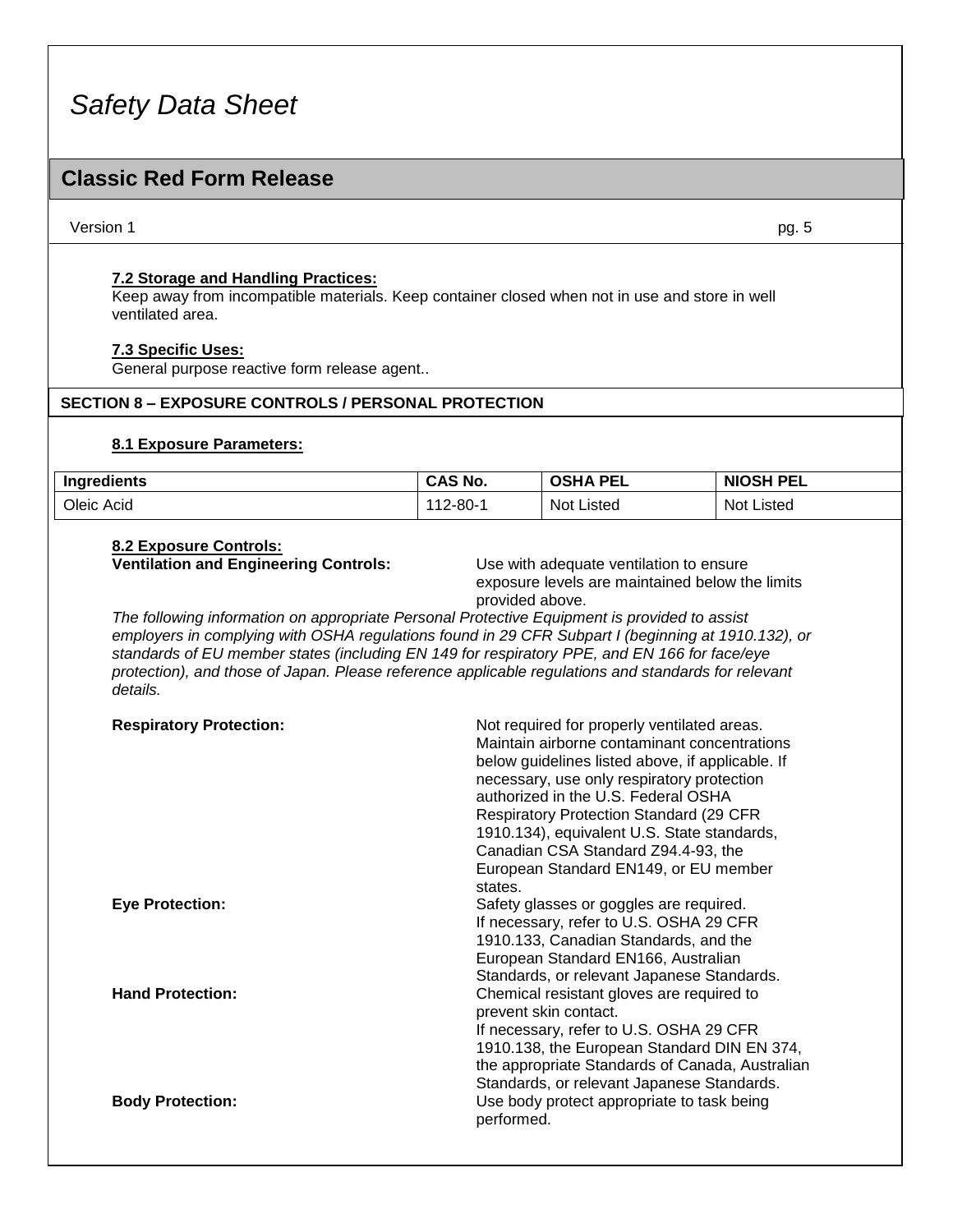### **Classic Red Form Release**

Version 1 pg. 6

If necessary, refer to appropriate Standards of Canada, or appropriate standards of the EU, Australian Standards, or relevant Japanese Standards. If a hazard of injury to the feet exists due to falling objects, rolling objects, where objects may pierce the soles of the feet or where employee's feet may be exposed to electrical hazards, use foot protection, as described in U.S. OSHA 29 CFR 1910.136.

### **SECTION 9 – PHYSICAL AND CHEMICAL PROPERTIES**

**9.1 Information on Basic Physical and Chemical Properties:**

**Appearance (Physical State and Color):** Amber colored liquid **Odor:** Characteristic hydrocarbon **Odor Threshold:** No data available **pH:** No data available **Melting/Freezing Point:** No data available **Boiling Point:** 519-680°F (310-360°C) **Flash Point:** >200°F (93°C) **Evaporation Rate:** No data available **Flammability (Solid; Gas):** Not applicable **Upper/Lower Flammability or Explosion Limits:** Not data available **Vapor Pressure (mm Hg @ 20°C (68° F):** No data available **Vapor Density:** Heavier than air **Relative Density:** No data available **Specific Gravity:** 0.89 **Solubility in Water:** less than .1% **Weight per Gallon:** No data available **Partition Coefficient (n-octanol/water):** No data available **Auto-Ignition Temperature:** No data available **Decomposition Temperature:** No data available **Viscosity:** No data available

**9.2 Other Information:** No data available

### **SECTION 10 – STABILITY AND REACTIVITY**

| <b>10.1 Reactivity:</b>                                                   | This product is not reactive.                      |
|---------------------------------------------------------------------------|----------------------------------------------------|
| 10.2 Stability:                                                           | Stable under conditions of normal storage and use. |
| 10.3 Possibility of Hazardous Reactions: Will not occur.                  |                                                    |
| <b>10.4 Conditions to Avoid:</b>                                          | Avoid excessive temperatures.                      |
| <b>10.5 Incompatible Substances:</b>                                      | Strong oxidizing agents.                           |
| 10.6 Hazardous Decomposition Products: Carbon monoxide and dioxide smoke. |                                                    |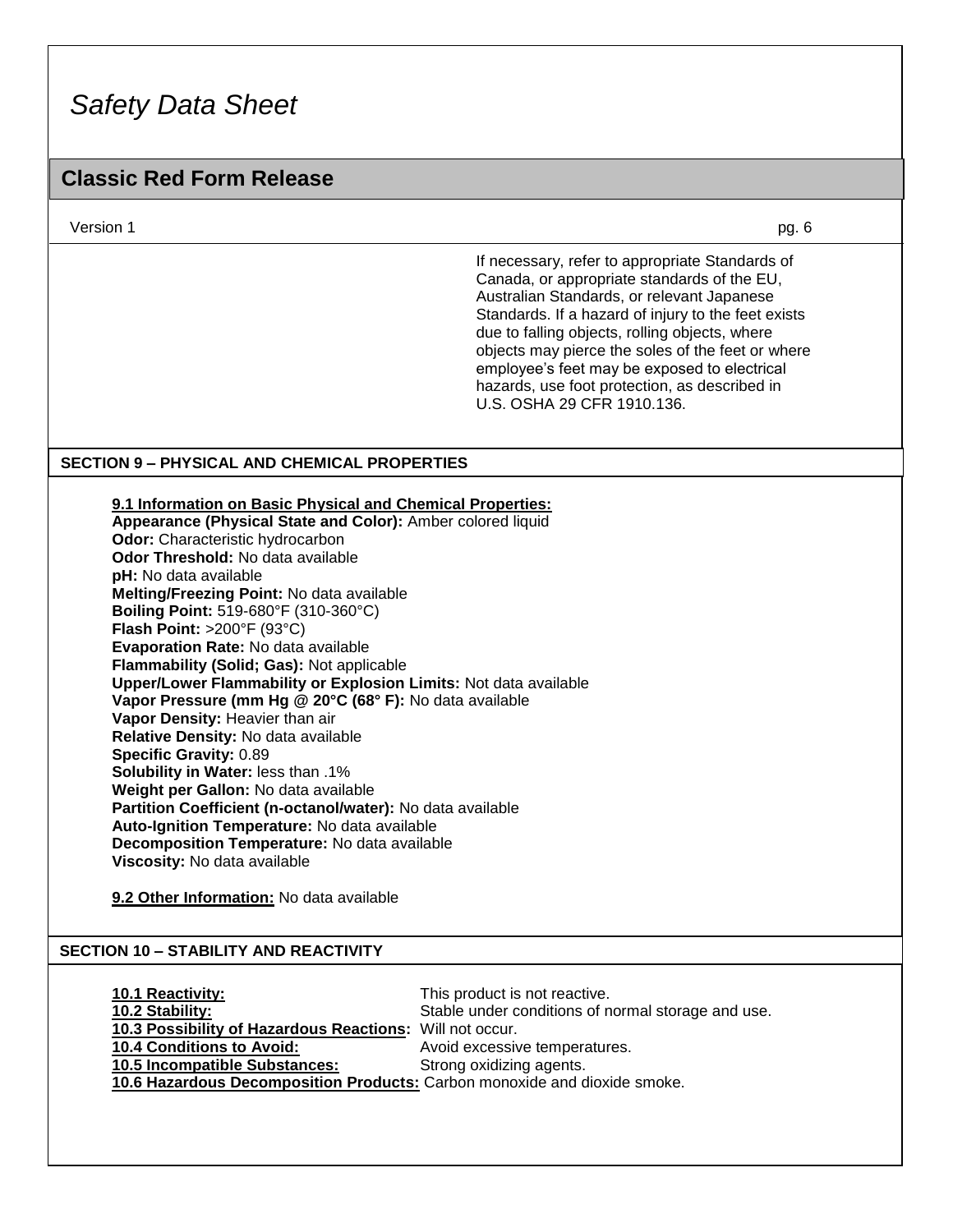### **Classic Red Form Release**

Version 1 pg. 7

### **11.1 Information on Toxicological Effects: Toxicity Data:** Oleic Acid 112-80-1 LD50 Oral – Rat 74,000 mg/kg **SECTION 11 – TOXICOLOGY INFORMATION**

| <b>Suspected Cancer Agent:</b>       | Ingredients within this product are found on one or more of the<br>following lists: FEDERAL OSHA Z LIST, NTP, IARC, or<br>CAL/OSHA and therefore are considered to be cancer-causing<br>agents by these agencies. |
|--------------------------------------|-------------------------------------------------------------------------------------------------------------------------------------------------------------------------------------------------------------------|
| Irritancy:                           | Skin irritant.                                                                                                                                                                                                    |
| <b>Sensitization to the Product:</b> | This product is not expected to cause skin sensitization.                                                                                                                                                         |
| <b>Germ Cell Mutagenicity:</b>       | This product contains ingredients that are suspected to be a<br>germ cell mutagenic.                                                                                                                              |
| <b>Reproductive Toxicity:</b>        | This product is not expected to be a human reproductive<br>toxicant.                                                                                                                                              |

#### **SECTION 12 – ECOLOGICAL INFORMATION**

### **12.1 Toxicity:**

| 112-80-1                        | LC50 - Fathead Minnow<br>$205 \text{ mg/l} - 96h$                                    |  |
|---------------------------------|--------------------------------------------------------------------------------------|--|
|                                 | No specific data available on this product.                                          |  |
| 12.3 Bioaccumulative Potential: | No specific data available on this product.                                          |  |
| <b>12.4 Mobility in Soil:</b>   | No specific data available on this product.                                          |  |
|                                 | 12.5 Results of PBT and vPvB Assessment: No specific data available on this product. |  |
| 12.6 Other Adverse Effects:     | No data available                                                                    |  |
| 12.7 Water Endangerment Class:  | At present, there are no ecotoxicological assessments<br>for this product.           |  |
|                                 | 12.2 Persistence and Degradability:                                                  |  |

### **SECTION 13 – DISPOSAL CONSIDERATIONS**

**13.1 Waste Treatment Methods:** Waste disposal must be in accordance with appropriate U.S. Federal, State, and local regulations, those of Australia, EU Member States and Japan.<br>Not determined

### **13.2 EU Waste Code:**

### **SECTION 14 - TRANSPORTATION INFORMATION**

**14.1 U.S. Department of Transportation (DOT) Shipping Regulations:**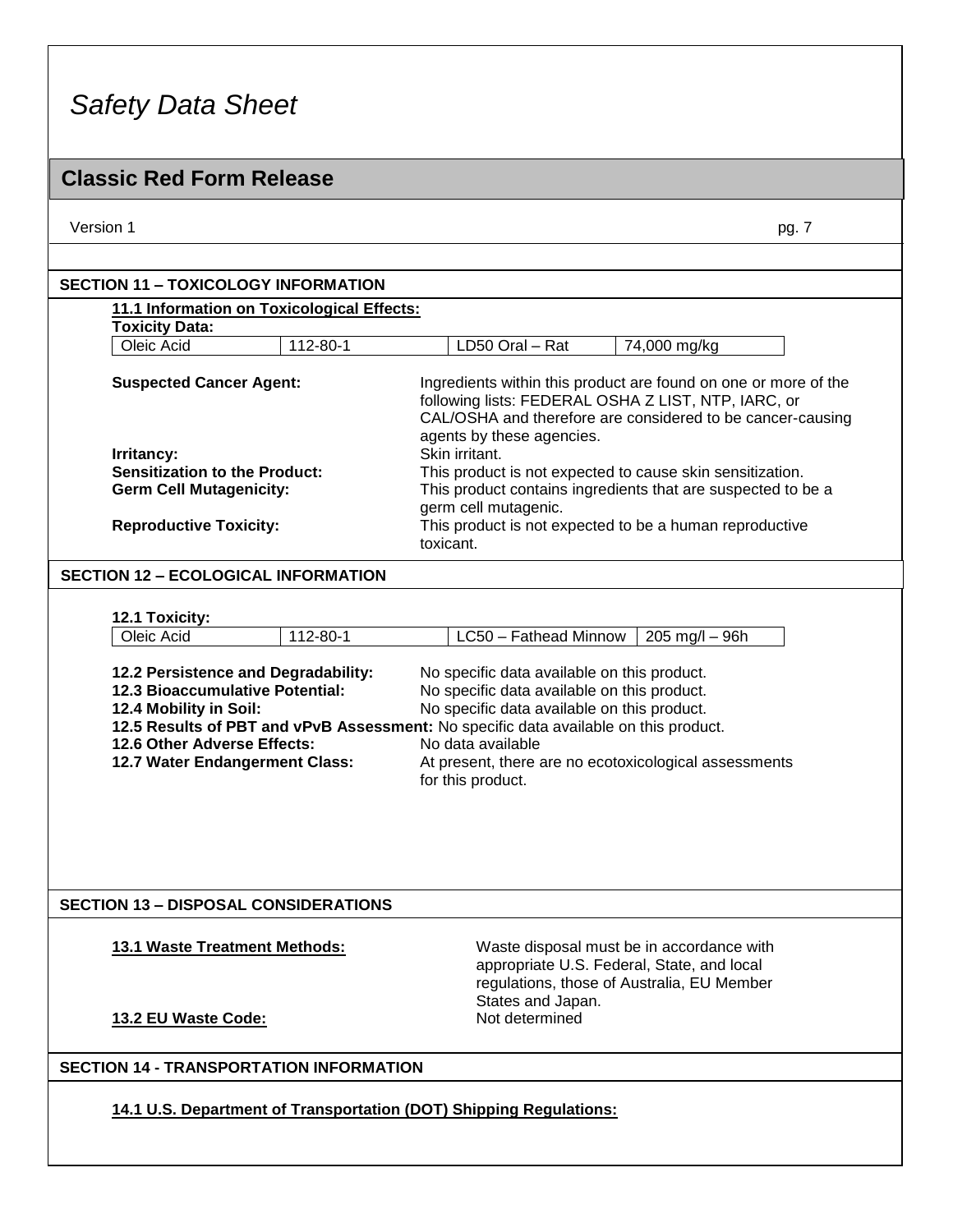### **Classic Red Form Release**

| Version 1                                                                                             | pg. 8                                                |
|-------------------------------------------------------------------------------------------------------|------------------------------------------------------|
| This product is classified (per 49 CFR 172.101) by the U.S. Department of Transportation, as follows. |                                                      |
| <b>UN Identification Number:</b>                                                                      | Not applicable                                       |
| <b>Proper Shipping Name:</b>                                                                          | Not regulated                                        |
| <b>Hazard Class Number and Description:</b>                                                           | Not applicable                                       |
| <b>Packing Group:</b>                                                                                 | Not applicable                                       |
| <b>DOT Label(s) Required:</b>                                                                         | Not applicable                                       |
| <b>North American Emergency</b>                                                                       |                                                      |
| <b>Response Guidebook Number:</b>                                                                     | Not applicable                                       |
| <b>14.2 Environmental Hazards:</b>                                                                    |                                                      |
| <b>Marine Pollutant:</b>                                                                              | The components of this product are designated by the |
|                                                                                                       | Department of Transportation to be Marine Pollutants |
|                                                                                                       | (49 CFR 172.101, Appendix B).                        |
| <b>14.3 Special Precaution for User:</b>                                                              | <b>None</b>                                          |
| 14.4 International Air Transport Association                                                          |                                                      |
| <b>Shipping Information (IATA):</b>                                                                   | None.                                                |
| 14.5 International Maritime Organization                                                              |                                                      |
| <b>Shipping Information (IMO):</b>                                                                    |                                                      |
| <b>UN Identification Number:</b>                                                                      | Not applicable                                       |
| <b>Proper Shipping Name:</b>                                                                          | Not regulated                                        |
| <b>Hazard Class Number and Description:</b>                                                           | Not applicable                                       |
| <b>Packing Group:</b>                                                                                 | Not applicable                                       |
| <b>EMS-No:</b>                                                                                        | Not applicable                                       |
| SECTION 15 – REGULATORY INFORMATION                                                                   |                                                      |

### **15.1 Safety, Health and Environmental Regulations Specific for the Substance or Mixture:**

United States Regulations:

#### **U.S. SARA Reporting Requirements:**

The components of this product are not subject to the reporting requirements of Sections 302, 304, and 313 of Title III of the Superfund Amendments and Reauthorization Act.

#### **U.S. SARA 311/312:**

Acute Health: Yes; Chronic Health: No; Fire: No; Reactivity; No

**U.S. CERCLA Reportable Quantity:** Not applicable

### **U.S. TSCA Inventory Status:**

The components of this product are listed on the TSCA Inventory or are exempted from listing. **Other U.S. Federal Regulations:**

None known

**California Safe Drinking Water and Toxic Enforcement Act (Proposition 66):**

This product does not contain ingredients on the Proposition 65 Lists.

**15.2 Canadian Regulations: Canadian DSL/NDSL Inventory Status:** Components are DSL Listed, NDSL Listed and/or are exempt from listing **Other Canadian Regulations:** Not applicable **Canadian Environmental Protection Act (CEPA) Priorities Substances Lists:** This product has been classified in accordance with the hazard criteria of the Controlled Products Regulations and the MSDS contains all of the information required by those regulations.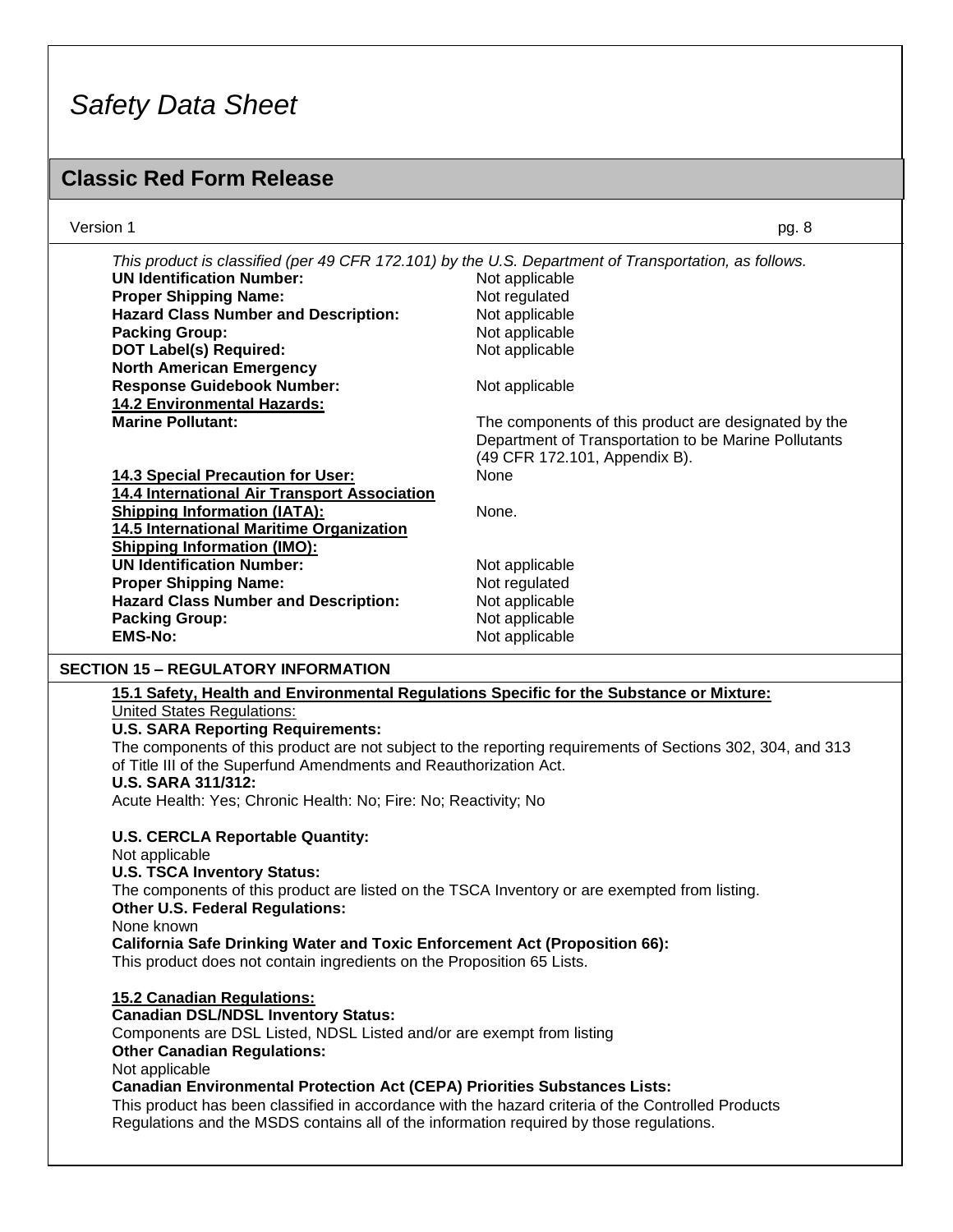### **Classic Red Form Release**

Version 1 pg. 9

### **Canadian WHMIS Classification and Symbols:**

This product is Class B2, Flammable Liquid, and D2B, Materials causing other toxic effects, per WHMIS Controlled Product Regulations.



### **15.3 European Economic Community Information:**

This product meets the definition of a hazardous substance or preparation as defined by the European Union Council Directives 67/548/EEC, 1999/45/EC, 1272/2008/EC and subsequent Directives. See Section 2 for Details.

#### **Chemical Safety Assessment:**

No Chemical Safety Assessment has been carried out for this substance/mixture by the supplier.

### **15.4 Australian Information for Product:**

Components of this product are listed on the International Chemical Inventory list.

#### **15.5 Japanese Information for Product:**

Japanese Minister of International Trade and Industry (MITI) Status: The components of this product are not listed as Class I specified Chemical Substances, Class II Specified Chemical Substances, or Designated Chemical Substances by the Japanese MITI.

#### **15.6 International Chemical Inventories:**

Listing of the components on individual country Chemical Inventories is as follows: Australian Inventory of Chemical Substances (AICS): Listed

### Korean Existing Chemicals List (ECL): Listed

Japanese Existing National Inventory of Chemical Substances (ENCS): Listed Philippines Inventory if Chemicals and Chemical Substances (PICCS): Listed

U.S. TSCA: Listed

### **SECTION 16 – OTHER INFORMATION**

Prepared By: Chris Eigbrett (MSDS to GHS Compliance) Date of Printing: January 10, 2014

The information contained herein is believed to be accurate but is not warranted to be so. Data and calculations are based on information furnished by the manufacturer of the product and manufacturers of the components of the product. Users are advised to confirm in advance of the need that information is current, applicable and suited to the circumstances of use. This safety sheet cannot cover all possible situations which the user may experience during processing. Each aspect of your operation should be examined to determine if, or where, additional precautions may be necessary. All health and safety information contained in this bulletin should be provided to your employees or customers. The manufacturer assumes no responsibility for injury to vendee or third party person proximately caused by the material if reasonable safety procedures are not adhered to as stipulated in the data sheet. Furthermore, The manufacturer

assumes no responsibility for injury caused by abnormal use of this material even if reasonable safety procedures are followed. Compliance with all applicable federal, state, and local laws and local regulations remains the responsibility of the user.